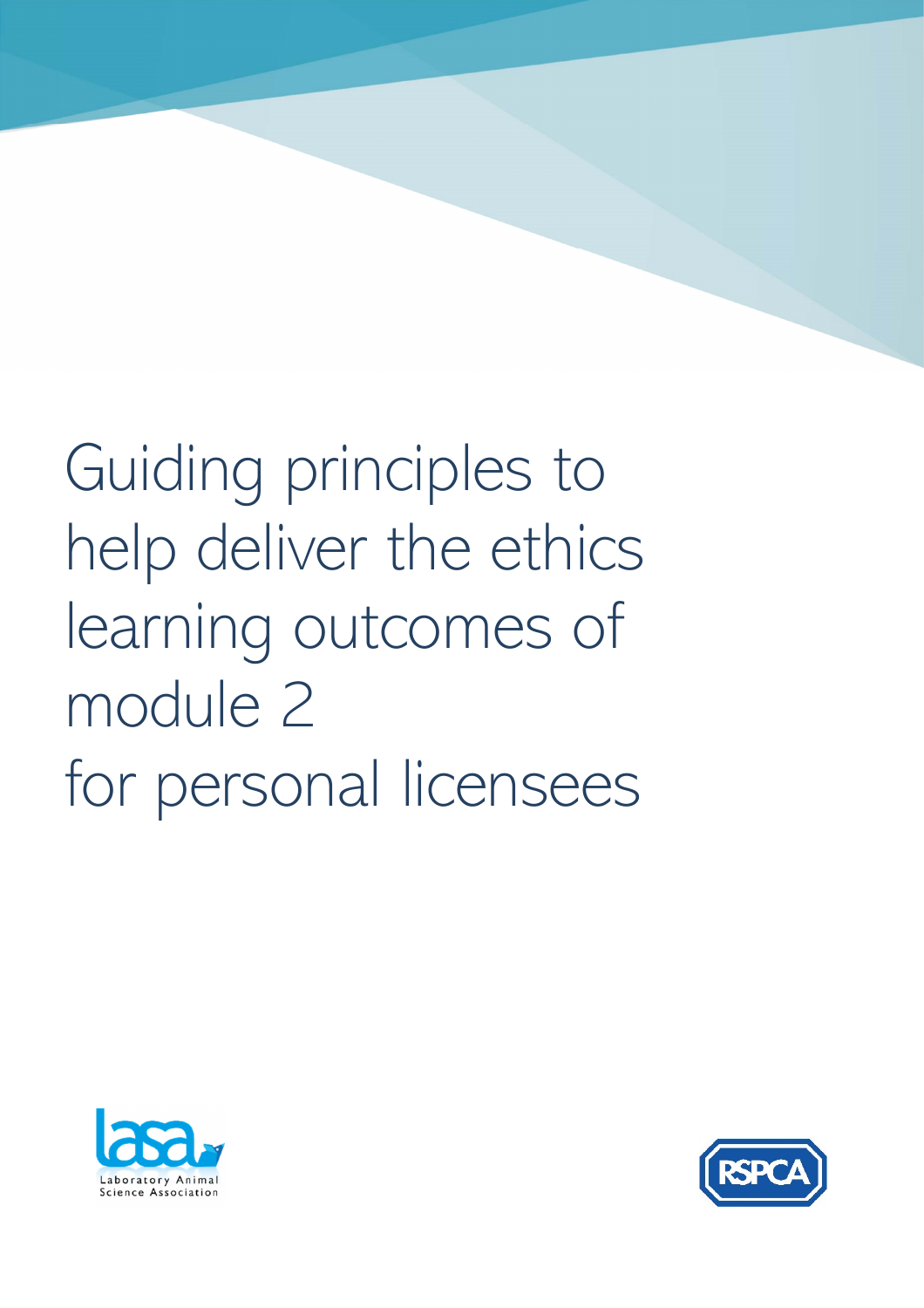



These guiding principles for delivering the ethics learning outcomes in personal licensee training courses are intended as a 'living document' and a basis from which individual training resources can be developed. Comments and ideas for improving the content or clarity of the document are welcomed; please send these to the LASA secretariat at: info@lasa.co.uk.

### **Authors**

M. Jennings<sup>1,2</sup> and M. Berdoy<sup>1,3</sup> (editors), A-M. Farmer<sup>1,4</sup>, P. Hawkins<sup>2</sup>, E. Lilley<sup>1,2</sup>, A. Kerton<sup>1,5</sup>, B. Law<sup>1,6</sup>, Jordi L. Tremoleda <sup>1,7</sup>, C. Stanford<sup>1,8</sup>, L. Whitfield<sup>1,9</sup>, and K. Ryder<sup>10</sup>.

- <sup>1</sup> LASA Education, Training and Ethics Section
- <sup>2</sup> Research Animals Department, RSPCA
- <sup>3</sup> Oxford University
- <sup>4</sup> Cambridge University
- <sup>5</sup>The Learning Curve (Development) Ltd
- <sup>6</sup> Leeds University
- <sup>7</sup>Queen Mary University of London
- <sup>8</sup>University College London
- <sup>9</sup> Agenda Veterinary Services
- <sup>10</sup> Home Office observer

### **Acknowledgements**

The authors would like to thank trainers from the three UK training bodies for their valuable input and comments during the development of this document.

### **How to cite this document:**

LASA and RSPCA, 2020. Guiding principles to help deliver the ethics learning outcomes of Module 2 training for personal licensees. A report by the LASA Education, Training and Ethics Section and the RSPCA Research Animals Department. (M. Jennings and M. Berdoy eds.)

The PDF document is available for download from lasa.co.uk/publications and science.rspca.org.uk/-/other-papers-and-articles

### **Updates:**

Guidelines may be updated to reflect changes in practice. Please check on the website that you have the latest version.

Cover image created by Harryarts / Freepik.com

Document design: Chloe Stevens, RSPCA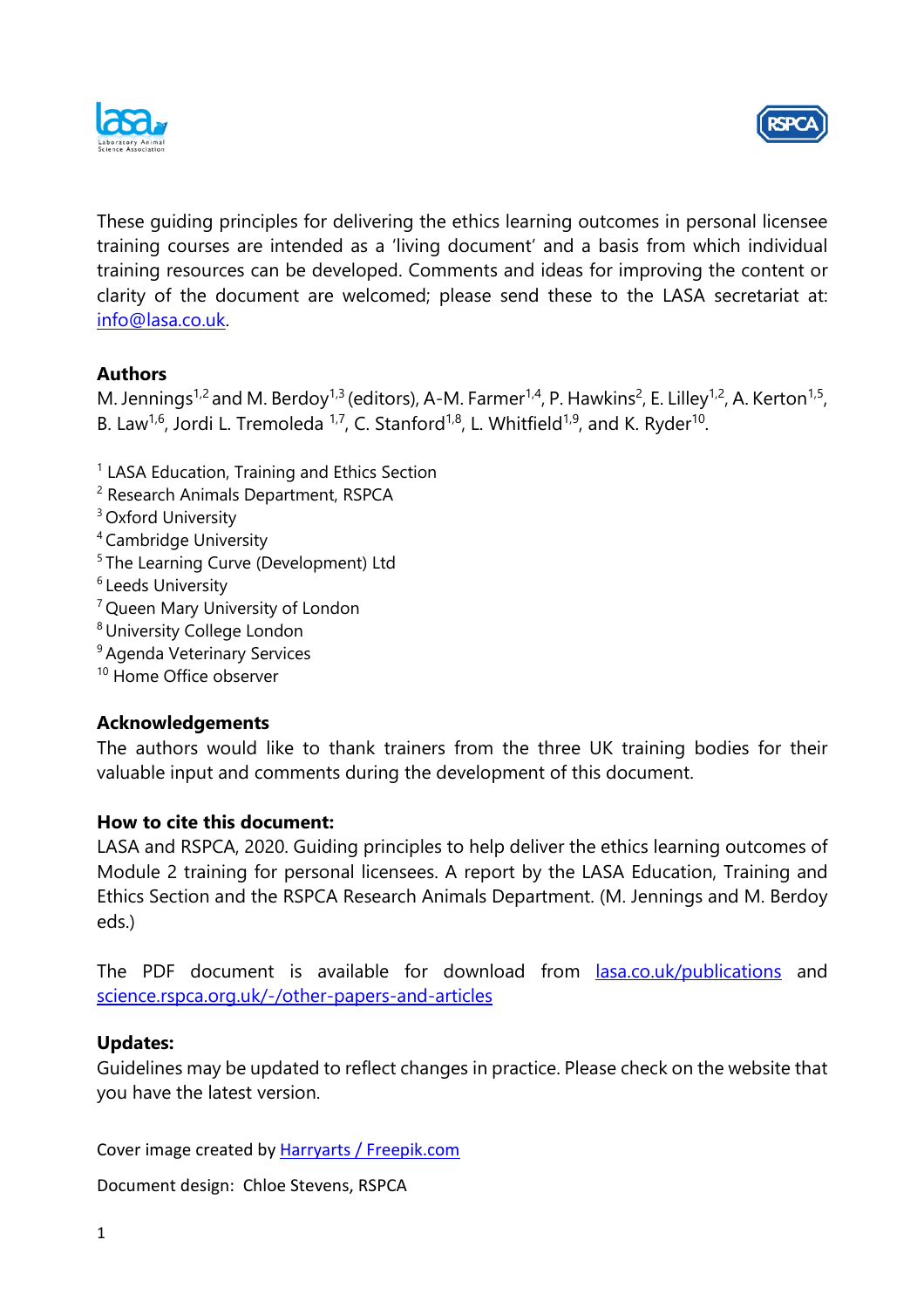# **Introduction**

Delivering - and assessing - the ethics learning outcomes in personal licensee (PIL) training courses (EU functions A and  $B$ <sup>[1]</sup>, Home Office PIL courses) is an important component of licensee training, yet experience shows that this is not easy. There is often limited time and resource available for the course as a whole. As a consequence, current licensee training may not be able to deliver the intended long-term effects on attendees' knowledge, understanding, attitudes and behaviours. Therefore, it is clearly important to find ways of maximising the impact of what can be delivered in the time available. Trainers, particularly those delivering module 2 '*Ethics, Animal Welfare and the Three Rs'*, have reported that they would welcome guidance on how to achieve the ethics learning outcomes. Access to up-to-date training resources would also be helpful. This document aims to address these needs by focussing on the relevant ethics learning outcomes of EU module 2 for personal licensees (see appendix 1; module 2 is also a 'core module' for project licensees although, in addition, they are required to do module 9 which addresses the same issues in greater depth).

The first part of the document deals with general principles and addresses the following points:

- 1. The overall aim of ethics training what each learning outcome should cover and what the overall outcome for personal licensees should be.
- 2. What ethics is, why it is important, and how it relates to the use of animals in research.
- 3. The principles underlying good practice in teaching this topic, such as the need for a relevant and practical approach that integrates ethics throughout the whole training course.

The second part of the document focusses on the practical aspects of delivering the learning outcomes (LOs) of module 2 that specifically relate to ethics. Not all the fourteen LOs directly address this topic; those that relate to the 3Rs, animal welfare or legislation (see those in italics in appendix 1) are practical issues that are generally easier to address, and many can also be dealt with as part of other modules. For example, LO 2.9 on severity classification is also dealt with in module 5; LO 2.11 on 'the importance of good animal welfare for good science' also appears in module 3. They are, however, based on ethical principles and it is important to make this clear when delivering them.

A number of learning outcomes, however (i.e. LOs 2.1. to 2.4 and 2.12), are *directly* linked to ethics and part 2 of this document focuses on these. It highlights how they could be addressed and delivered and the key points to get across, as well as suggesting some useful resources and opportunities for CPD (e.g. via the Animal Welfare and Ethical Review Body).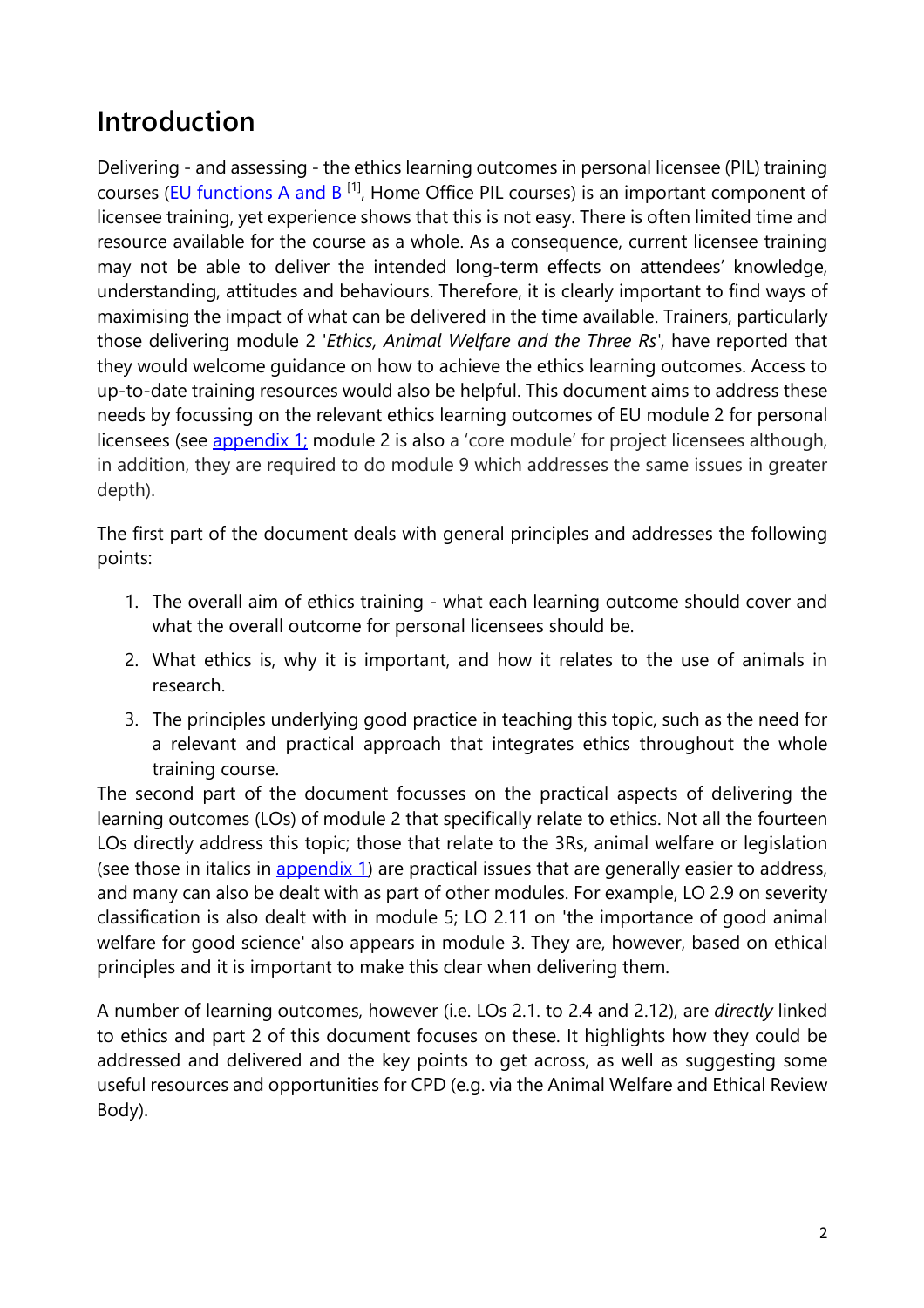# **PART 1: GENERAL PRINCIPLES**

# **1. Overall aim of the ethics learning outcomes**

On completion of the ethics aspects of EU module 2, trainees should understand what ethics is (see definition in section 2 below) and be clear about the practical application of ethical values to animal research. They should be able to identify the ethical issues within their own work and that of the establishment as a whole, and see how ethics is integral to establishing and maintaining a culture of care. They need to understand the importance of maintaining an open mind and respect for other people's opinions, perspectives and beliefs, of acting responsibly at all times, and of accepting the consequences of their actions for animals and other people.

The aim, together with the other modules in the course, is to create thoughtful and reflective licensees, who are prepared to challenge themselves and strive for continuous improvement in the work that they do. They should be better able to think through the harms, benefits and justification for their work whatever their role or level of input. They should feel able and comfortable to question and, where necessary, challenge practices based on the "I've always done it like this" way of thinking and operating, thus helping to ensure good science with minimal animal use and suffering.

# **2. Defining ethics and why it is important**

Trainees need to be clear that attitudes, decisions and laws regarding the use of animals in science are based on an ethical framework. They need to understand the ethical components of such frameworks and how they are identified, developed and applied in practice.

The following points in this section list the main issues to address. These could be developed into a pre-course handout with references or links to further reading.

# **(i) What is ethics?**

Arguably, everything starts with ethics. Ethics is a **system of moral principles** that includes ideas about right and wrong, and how people should, or should not, behave in general and specific instances. The term is used in several ways including:

- to describe ways of life (for example, Buddhist or Christian ethics);
- to help define practitioners' rights and responsibilities within professional codes of conduct and provide guidance on what are good or bad moral decisions. Examples are the World Medical Association Declaration of Helsinki for medical ethics [2] and the UK Code of Conduct for Veterinary Surgeons<sup>[3]</sup>. In science, both funders and journals have ethical guidelines defining the research they will fund and publish [4,5];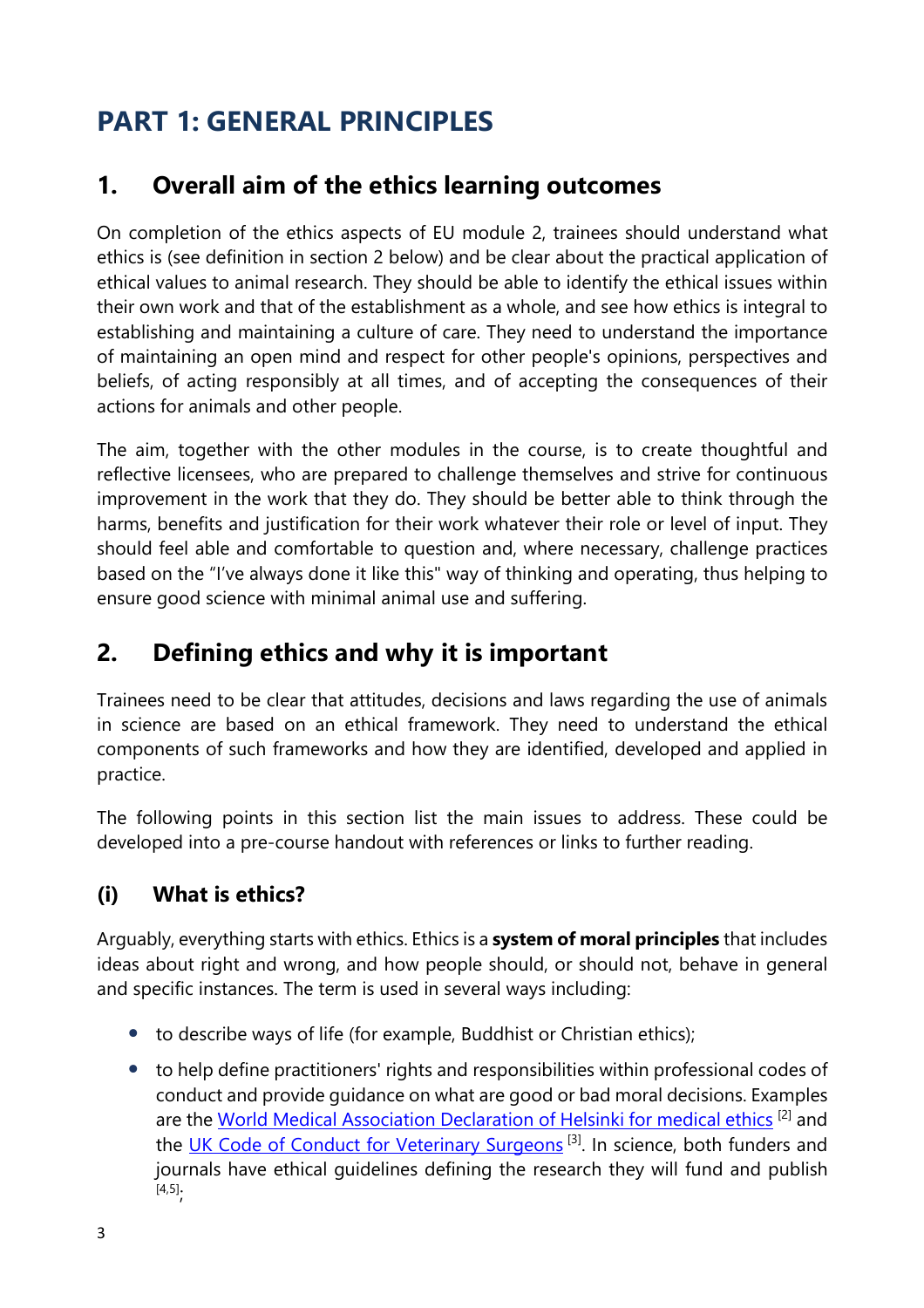• interchangeably with the term 'moral' in public life to describe 'desirable' and 'undesirable' behaviour - what ought and ought not to be done.

Societal views evolve over time. Activities or actions that are considered acceptable today may be considered unacceptable in the future. This has been very noticeable in animal research as advances in our understanding of animal suffering and animal sentience has led to a greater commitment within the research community and wider society to reduce animal use, reduce suffering and improve the welfare of those animals that are used.

# **(ii) Ethics and the law**

Behaving ethically and legally are not always synonymous. Laws take time to create or amend and, in our rapidly changing world, some may not reflect current ethical values or thinking. Moreover, behaving ethically involves more than just following the letter of the law <sup>[6].</sup> Laws such as the Animals (Scientific Procedures) Act 1986 (ASPA)<sup>[7]</sup> lay down certain baseline rules and boundaries, but within these there is room for judgement about what it is, and is not, ethically acceptable.

# **(iii) Ethics and philosophy**

Ethics is part of the academic field of moral philosophy. This has an extensive theoretical base commonly divided into three areas<sup>[8]</sup>. **Meta-ethics** deals with the nature of moral judgement, exploring the origins and meaning of ethical principles. **Normative ethics** is concerned with the content of moral judgement and the criteria for what is right or wrong. **Applied ethics** deals with the practical application of moral considerations. Understanding how to make sound choices, and providing a framework for deciding how to make them, is particularly relevant to many societal concerns such as abortion, biotechnology, gene therapy and artificial intelligence.

Applying ethics *in practice* to the use of animals in science under the ASPA is most relevant to licensees and should form the basis for ethics training.

# **(iv) Ethics and the use of animals in science**

The most obvious application of an ethical framework is that of the harm/benefit analysis that is at the centre of drafting and reviewing a project licence. However, day-to-day decisions have ethical aspects that require recognition and careful consideration of competing human and animal interests, and it is important to get this message across. For example, it may be thought that the use of analgesia or an enriched environment will interfere with aspects of the science, whereas the alternative view is that these are essential for the wellbeing of the animals. Practical ethics involves exploring the different opinions and perspectives behind such dilemmas in order to determine what is regarded as the best solution in each case.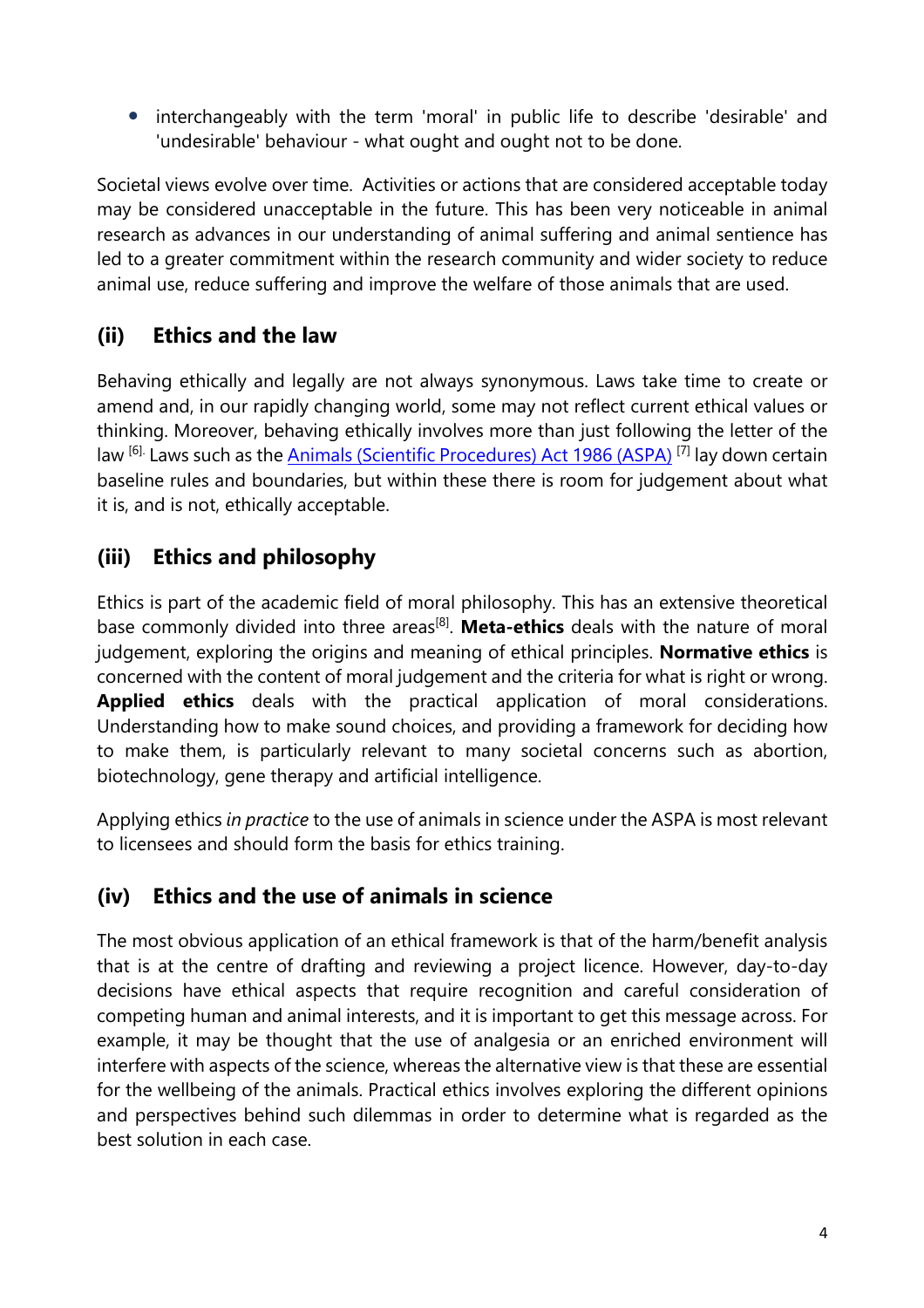## **(v) Common misconceptions**

It is also important to understand the broad remit of ethics and to avoid misconceptions. For example, in the field of animal research, ethics is often equated just with implementing the 3Rs and improving animal welfare. However, although both these issues concern the reduction of overall animal suffering and are thus a factor in ethical decision-making, ethics encompasses a much wider set of considerations and reflection about what it is justified to do to animals in the name of science.

A second misconception is that debate over animal experiments exists solely in terms of the polarised extremes. However, public opinion is much more nuanced than this, encompassing a wide diversity of perspectives. On balance, the public are 'conditional acceptors' of animal experiments but *only* provided that these are carried out to high legal, animal welfare, scientific and *ethical* standards <sup>[9]</sup>.

## **In summary**

- Ethics is a system of moral principles that encompasses ideas about right and wrong, and how people should, or should not, behave: a 'we can – but should we?' approach.
- Willingness to listen open-mindedly to differing opinions, perspectives, beliefs and values, whether in the context of culture, religion, experience or society, is key to taking part in ethical discussions with integrity.
- Although it may be helpful to understand the philosophical background, the key aspect for licensees is **practical ethics** and how this relates to science and their own work.
- Ethics provides an approach for decision-making when faced with disagreements and dilemmas.
- Such dilemmas require careful identification and consideration of all the relevant issues, competing interests and perspectives; ethics helps reconcile disagreement and contributes to sound and consistent decisions.
- Ethics applies throughout a licensee's day-to-day work and is not confined to the ethical review within project evaluation.
- Applying the 3Rs alone does not equate to 'doing ethics' practical ethics encompasses a much wider set of considerations about what it is, and is not, acceptable to do to animals and for what purpose.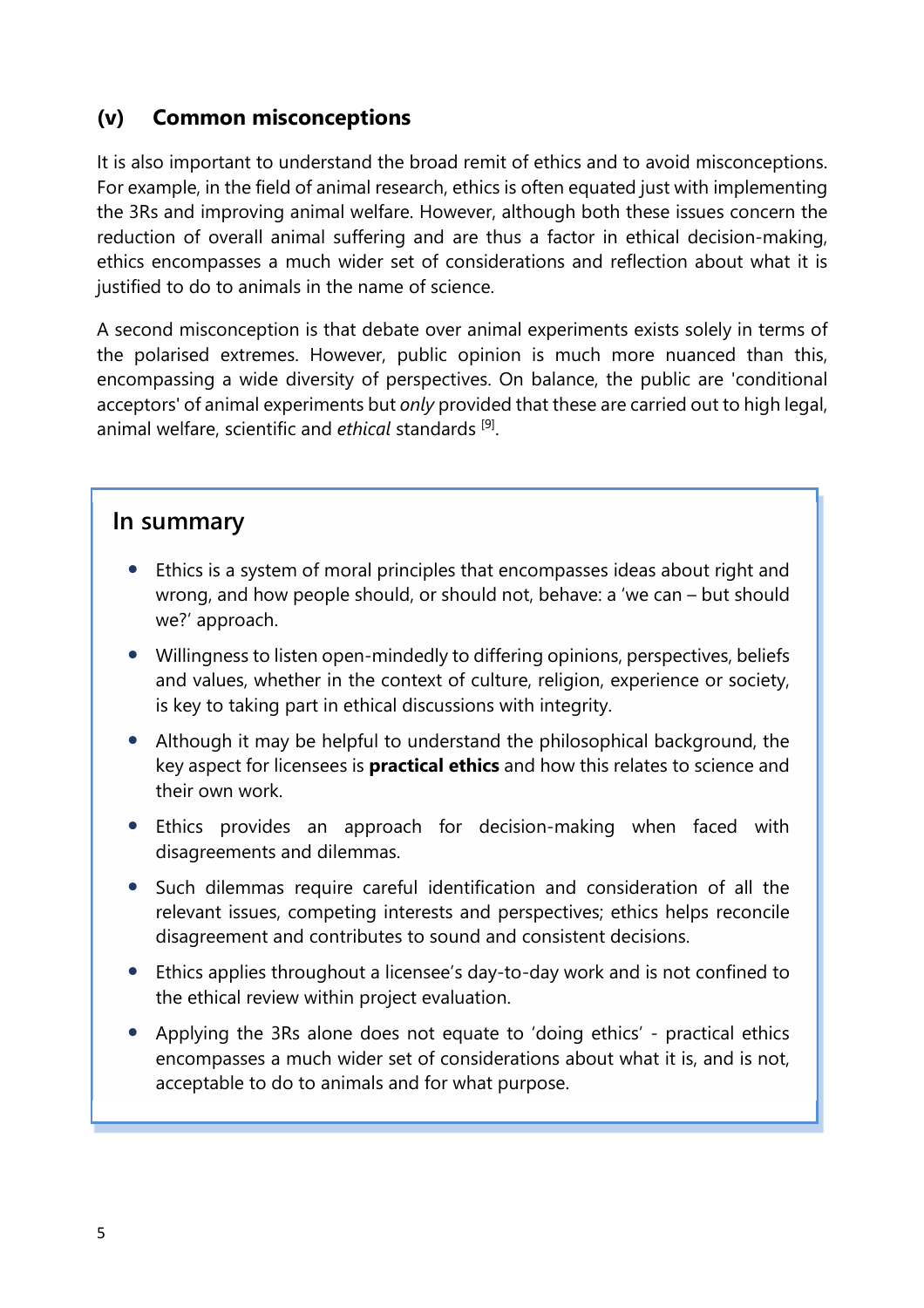# **3. Good practice teaching principles**

It is important for trainees to recognise that licensee training is not just about acquiring a personal licence. The modules have been carefully developed by laboratory animal scientists across Europe and are designed to give licensees a good foundation for their future work.

Training content and delivery therefore needs to be *relevant to the participants*. In the case of ethics, this means that a didactic lecture on moral philosophy is unlikely to be useful. Nevertheless, as stated above, trainees need to understand the ethical issues around the use of animals and why this is important in their work. It is therefore a good idea to define these at the start of the course, since all other aspects of the course including legislation, welfare, husbandry, 3Rs and harm/benefit analysis are based on ethical principles. This could be done as a short talk or discussion session using the information in section 2, with additional information and references (e.g. on different ethical perspectives) provided as a pre-course handout for those who want more detail.

Such face to face interaction needs to be related to any pre-course learning to ensure that this is consolidated. Some (simple) ethical principles using *local examples,* or examples otherwise relevant to the trainees, could be described and these could then be built on by 'spiralling' the ethical discussion throughout other elements of the course (see box). This means explaining how issues in other modules, such as husbandry, pain and distress, handling, and breeding and colony management, all have ethical elements.

It can help trainees 'normalise' the application of ethics if they see it as an issue that pervades not only science in many contexts, but also day-today life whenever decisions have to be made about what should or should not be done in any

### **Spiral curriculum**

A spiral curriculum is an educational approach that involves the student re-visiting the same topics over the course of their education. This iterative approach helps to reinforce learning over time, using prior information to deepen understanding of the subject, consolidate learning and inform students' approach to future learning. It stems from a behaviourist theory that spaced repetition of learning is the most helpful way to deepen understanding and promote longterm retention of information.

According to Bruner (p. 141), there are three components to this approach:

- 1. **Cyclical**: the student returns to the same topic several times during the course of their study
- 2. **Complexity**: each time the topic returns, it is explored in more depth/ complexity
- 3. **Prior knowledge**: the knowledge gained previously is used, so that students explore the topic from a certain level of understanding, rather than starting from fresh each time  $^{\text{[10]}}$ .

Developing a spiral system of learning (e.g. for ethics) requires an integrated approach between tutors for different parts of the course, such that the whole course hangs together and is delivered in a connected way <sup>[11]</sup>.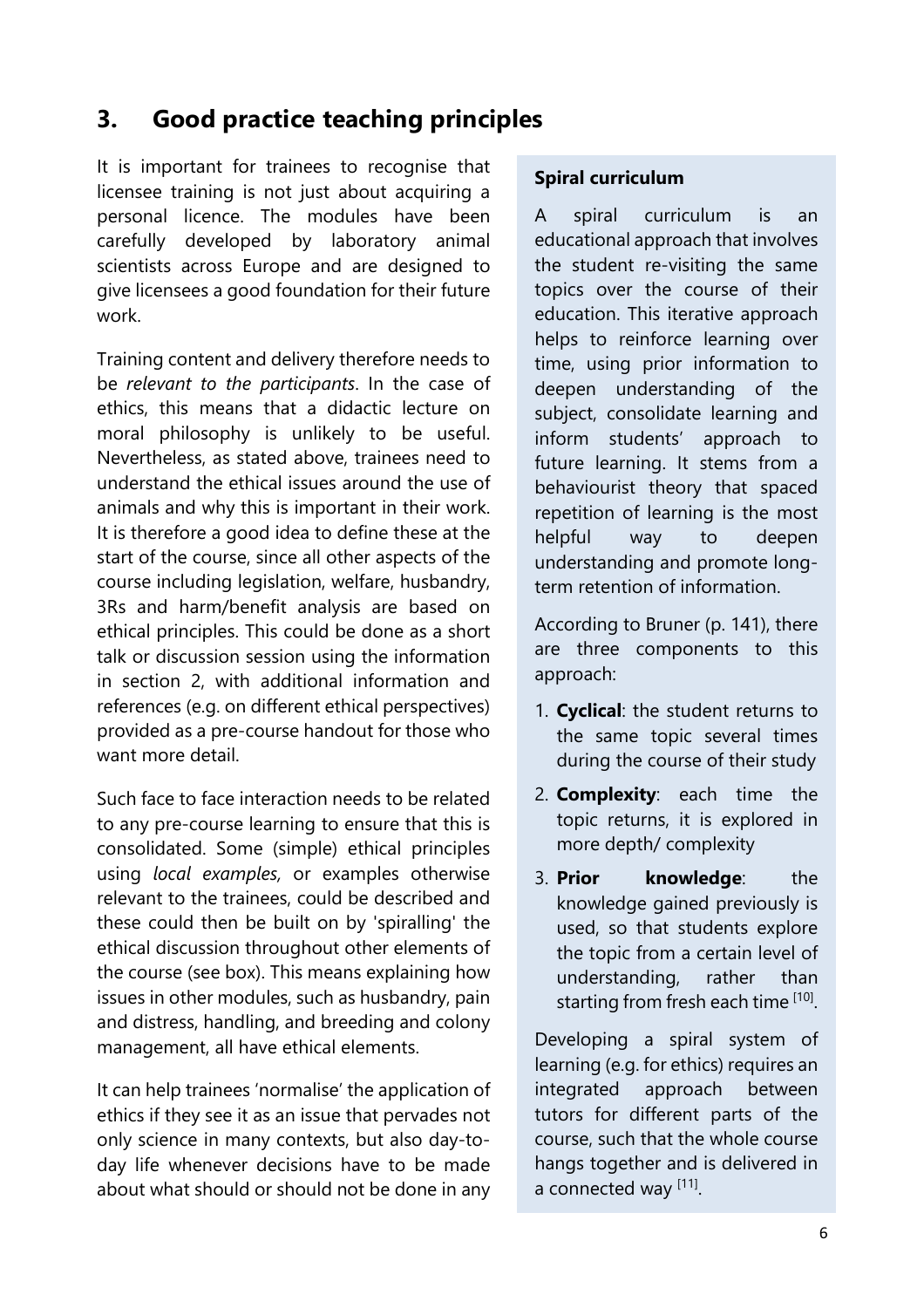given situation. It is also helpful to note the application of ethics in ensuring research integrity  $[12]$  and to explain that applied ethics is also important in other contexts such as professional medical and veterinary ethics, research funding and publishing. Explaining that ethical principles permeate the culture of care [13], which encompasses the way both animals and staff are treated, helps to emphasise further its importance and practical application. A good discussion example to use here would be the ethical issues around humane killing of animals - whether loss of a life is in itself a harm and how killing animals affects those who have to carry this out.

Aside from setting out the definitions and principles relating to ethics, the topic is best addressed by guided discussions, preferably in small groups. A discussion session, that brings together all elements of the learning outcomes, at the end of the whole training course, when students are likely to be more communicative, can work well and is recommended.

There are now a wide range of polling devices which can be used to gather responses anonymously and stimulate discussion of a variety of ethical dilemmas or statements if participants are reticent about speaking up. Ideally, when courses are run in-house it is helpful to bring in the named people and/or existing personal or project licensees to contribute to discussions and provide their personal views on ethical issues, other aspects of the module and the course as a whole. It may also be possible to make use of the range of research interests and ethical viewpoints within different research groups. These can range from basic to translational research to animal welfare and conservation studies. This will help trainees see the diversity of views and perspectives that can be present even within an establishment.

The AWERB and the Home Office Liaison Contact (HOLC) could both be a helpful source of in-house examples for discussion (assuming this is permitted), for example where a project proposal has generated a lot of debate during a committee meeting. This could provide a local resource showing: what made the AWERB think; why the proposal raised ethical concerns; whether everyone agreed; and how the issue was resolved. It should be possible to develop some case studies to discuss in the course and then put the 'real life solution or agreement' up at the end of the discussion. Asking the AWERB chair to introduce the issue would have the additional function of raising trainees' awareness of the AWERB and its role.

## **3.1 Pre-course work**

Pre-course work helping trainees understand the ethics learning outcomes and what will be expected of them will facilitate better use of the teaching time available (see The Flipped Classroom box). This can also help provide a more consistent starting position when trainees come from different educational backgrounds and/or cultures.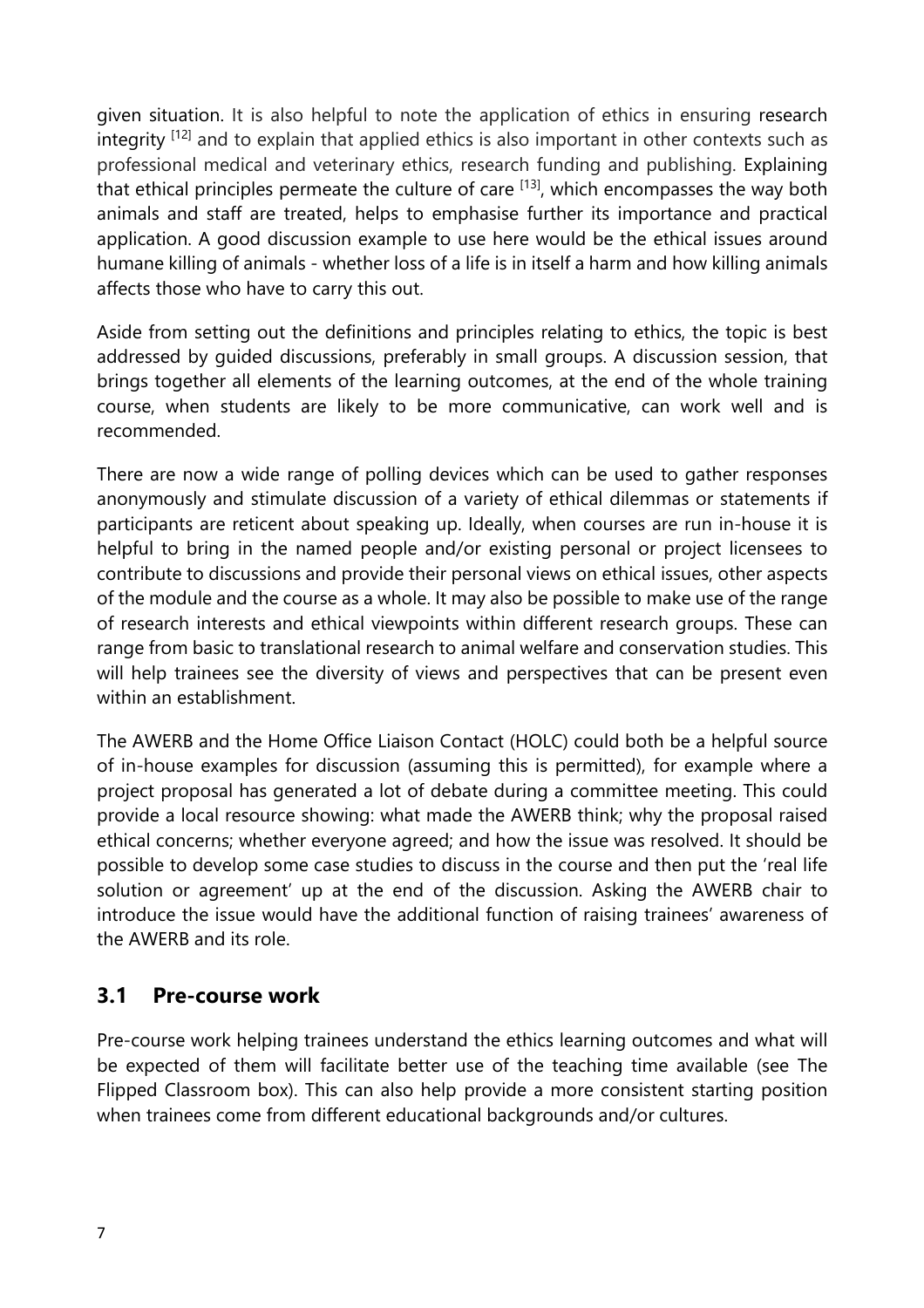Pre-course work should not only provide information (e.g. on what ethics is, as mentioned above and see reference list) but also stimulate thinking. Some options are:

- an activity, such as providing a scenario for students to think about and discuss later in group work; or asking students to set out their own ideas on ethical dilemmas in life generally or specific to their work;
- delegates could also be presented in advance with a range of scenarios and score these for whether or not they are 'acceptable' or 'not acceptable'. These could be collated and used as a discussion prompt in class: why did you make this response? did you consider this? is there is a split of opinion in class or a consensus? Following the ethics section of the course, the same questions could be asked again to see if trainees' opinions change;
- online facilities also offer the possibility of increasing the interactivity of pre-course work. For example, participants can be faced with iterative choices of dilemmas based on their previous choices.

### **The Flipped Classroom**

Traditional lecture-based teaching can be a passive form of education. The "Flipped classroom" is a learning methodology that aims to facilitate deep learning, better retention and critical thinking by moving some informationtransmission teaching out of the class. Students are required to complete pre (and/or post) classroom activities or assignments (some taking advantage of technological innovations) which are then used for active learning (e.g. problem solving, case studies, discussion groups) during the crucial class time with a teacher [14-16] .

Further examples are given in the tables in Part 2.

## **3.2 The importance of feedback**

 As with all forms of training, it is important to ask course attendees to evaluate the ethics component. Has it been helpful and worthwhile? Has it allowed them to reflect on the issues? Has it been successful in addressing the learning outcomes? The feedback must then be used to inform and improve the course.

# **3.3 The importance of CPD**

A single session on ethics during licensee training will not be sufficient to encourage trainees to think routinely about the ethical implications of their own work and that of others. It is therefore important to use other opportunities such as lectures, workshops or dedicated training sessions as CPD to reinforce the initial messages and stimulate further thought and reflection (see spiral curriculum and flipped classroom boxes above). The AWERB in its role as providing a forum for discussion and development of ethical advice could be a useful resource in this respect  $[17]$  (see appendix 2).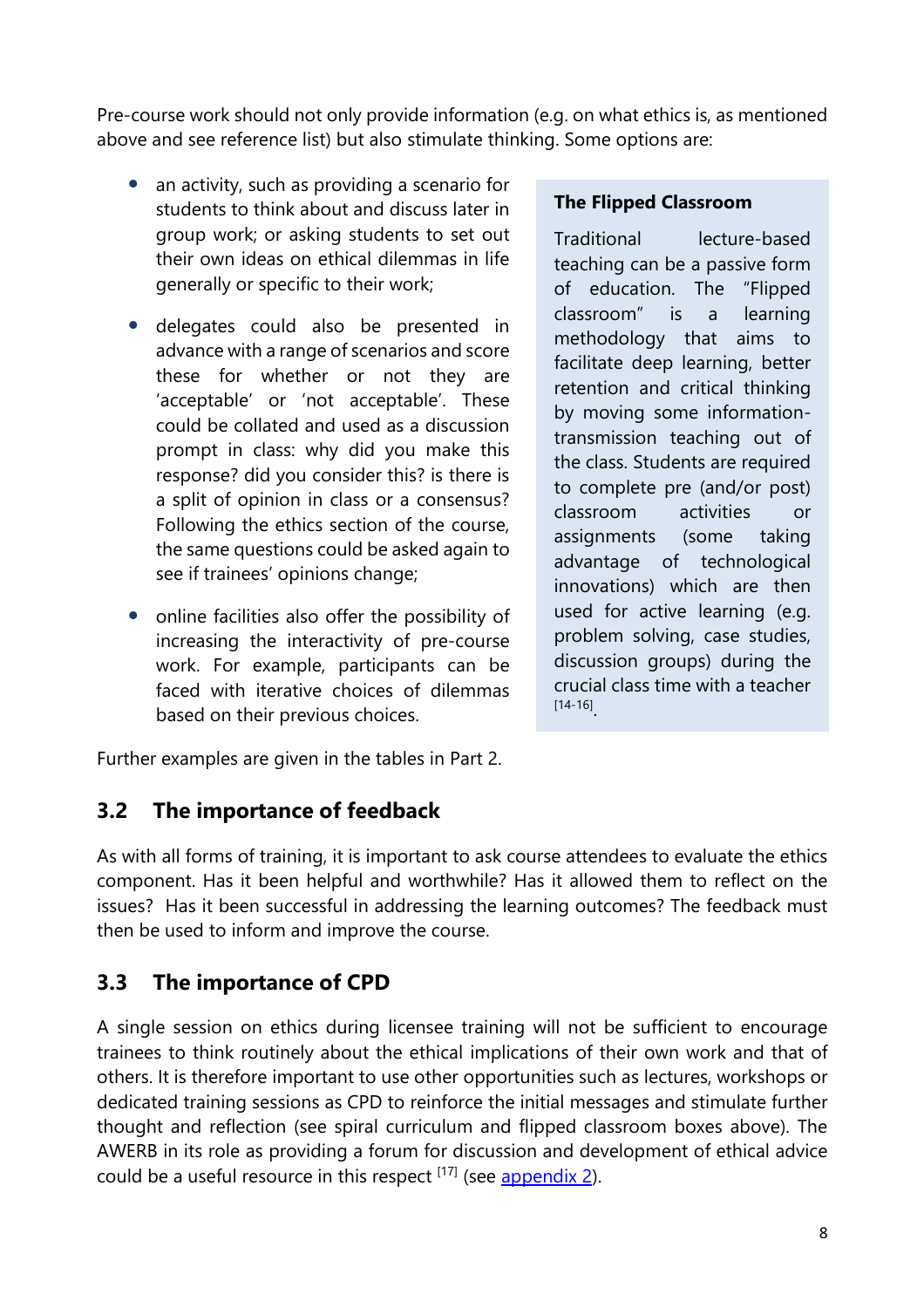# **Summary**

### **Good practice points…**

- $\odot$  Explain what ethics is, why it is important and how it relates to animal research.
- $\odot$  Use local examples as illustrations of where ethical debate has occurred.
- $\odot$  'Normalise' ethics e.g. by reference to ethics in daily life, other professional **codes of conduct and with respect to research integrity.**
- $\odot$  'Spiral' (i.e. refer to) ethics throughout the whole course and pick out examples **of how it relates to other topics such as legislation, welfare, humane science.**
- $\odot$  Show how ethics relates to licensees' own work and encourage them to reflect **on this.**
- $\odot$  Allow as much time as possible for the course including time for discussion.
- $\odot$  **Bring in named persons, scientists or staff from other disciplines (e.g. medical ethics) to participate in discussions.**
- $\odot$  Re-enforce the ethics learning outcomes in the rest of the module and in other **modules where relevant.**
- $\odot$  Make the course interactive and ensure trainees are 'engaged'.
- $\odot$  Ask the trainees for feedback and use it to tailor and improve the course.
- $\odot$  Ask the AWERB to organise ethics-related activities.

### **Things to avoid…**

- **Covering ethics with a half hour lecture at the start and then putting it aside for the rest of the course.**
- **Delivering theoretical lectures on utilitarianism, deontology, virtue ethics etc.**
- **Quoting historical philosophers and expecting trainees to know the relevance of their names.**
- **Confusing ethics with the 3Rs and animal welfare.**
- **Interpreting it as the polarised extremes of animal rights versus legitimate science.**
- **Imposing your views on others; stating there is 'only one right way.'**
- **Implying that ethical beliefs, perspectives and dilemmas are static and cannot change over time.**
- **Dumbing down the importance of ethics.**
- **Making it boring!**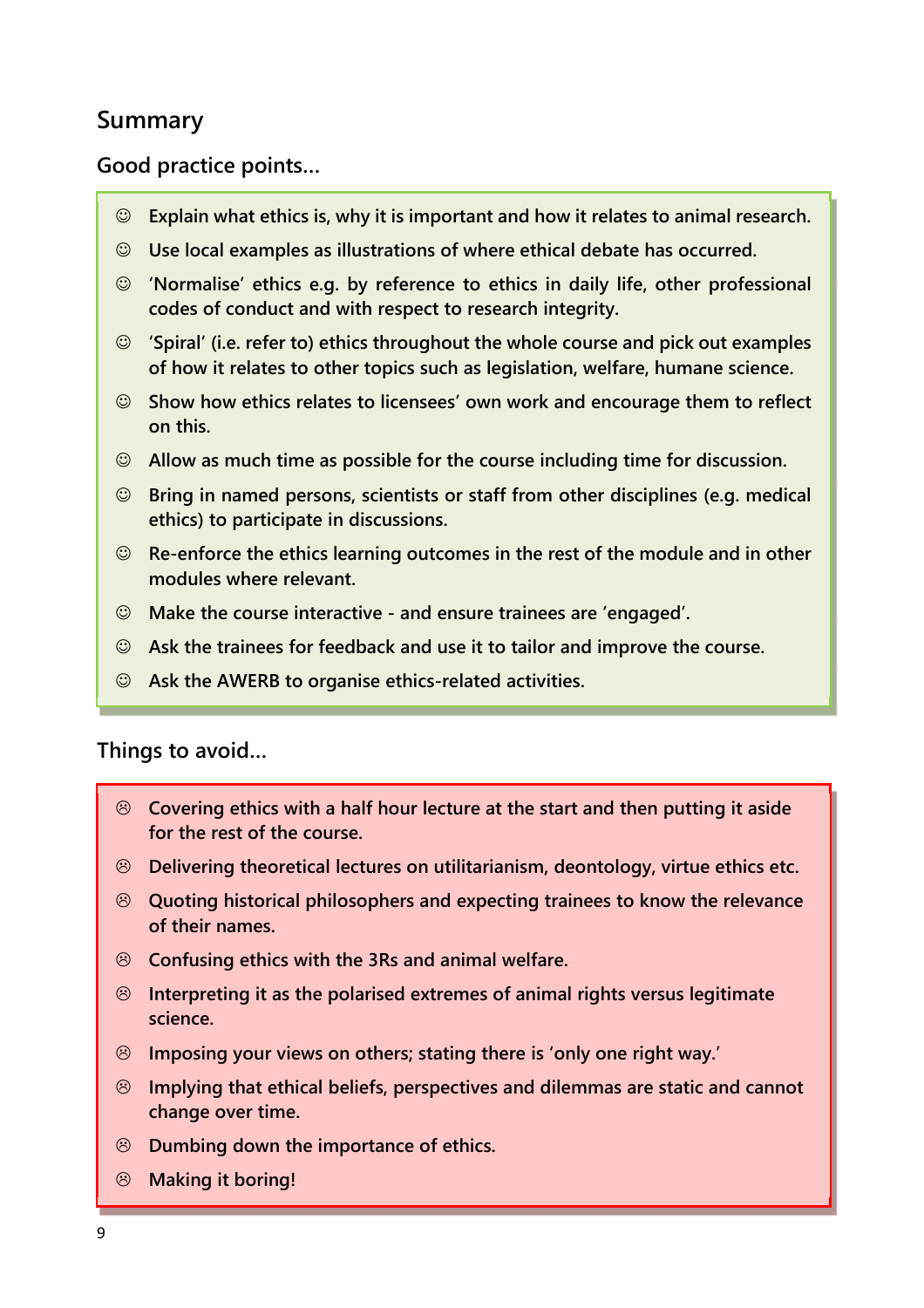# **PART 2: SOME PRACTICAL EXAMPLES FOR USE IN TEACHING**

The following tables present the key points to cover under each of the ethics learning outcomes (LOs), together with ideas in the right-hand column of how these points could be addressed. Learning outcomes addressing similar issues are coloured similarly since there may be overlap between them and how they are delivered.

**Learning outcome 2.1: Describe the differing views, within society, relating to the scientific uses of animals and recognise the need to respect these.**

### **Key points to get across:**

- There is a wide range of opinions on the use of animals in science and views are now quite nuanced.
- The polarised animal experimentation debate (pro- vs anti-vivisection) is outdated and trainees need to recognise this, and that it is unhelpful to present society's views in this way.
- Trainees need to think beyond the polarised extremes and recognise that focussing on this type of debate prevents people addressing the real ethical issues in their work.
- It is important to be open-minded, listen to and respect other peoples' views and try to understand the basis for these.
- People's views and hence ethical values - are constantly evolving. Their views will also depend on their country of origin, culture, individual background and experience, circumstances, age and gender. Views are also affected by the type of use, species and age of animals.

- Start by presenting a series of viewpoints on the use of animals and ask trainees to identify their position in the spectrum of views with their reasons. Repeat at the end of the course/module.
- Ask trainees to define what 'respecting other peoples' views' means to them. Collate their thoughts and use these as a platform to promote discussion.
- Use examples of research that was once considered acceptable (either its purpose or how it was done) but is not thought so now. Examples include using death as an end-point and tail tipping for genotyping. Where training is in-house, try to use local examples to make it directly relevant e.g. a Contract Research Organisation (CRO) may no longer be prepared to test certain types of product or carry out particular tests requested by a client; a research institute may decide not to carry out any research that causes severe suffering or use certain species.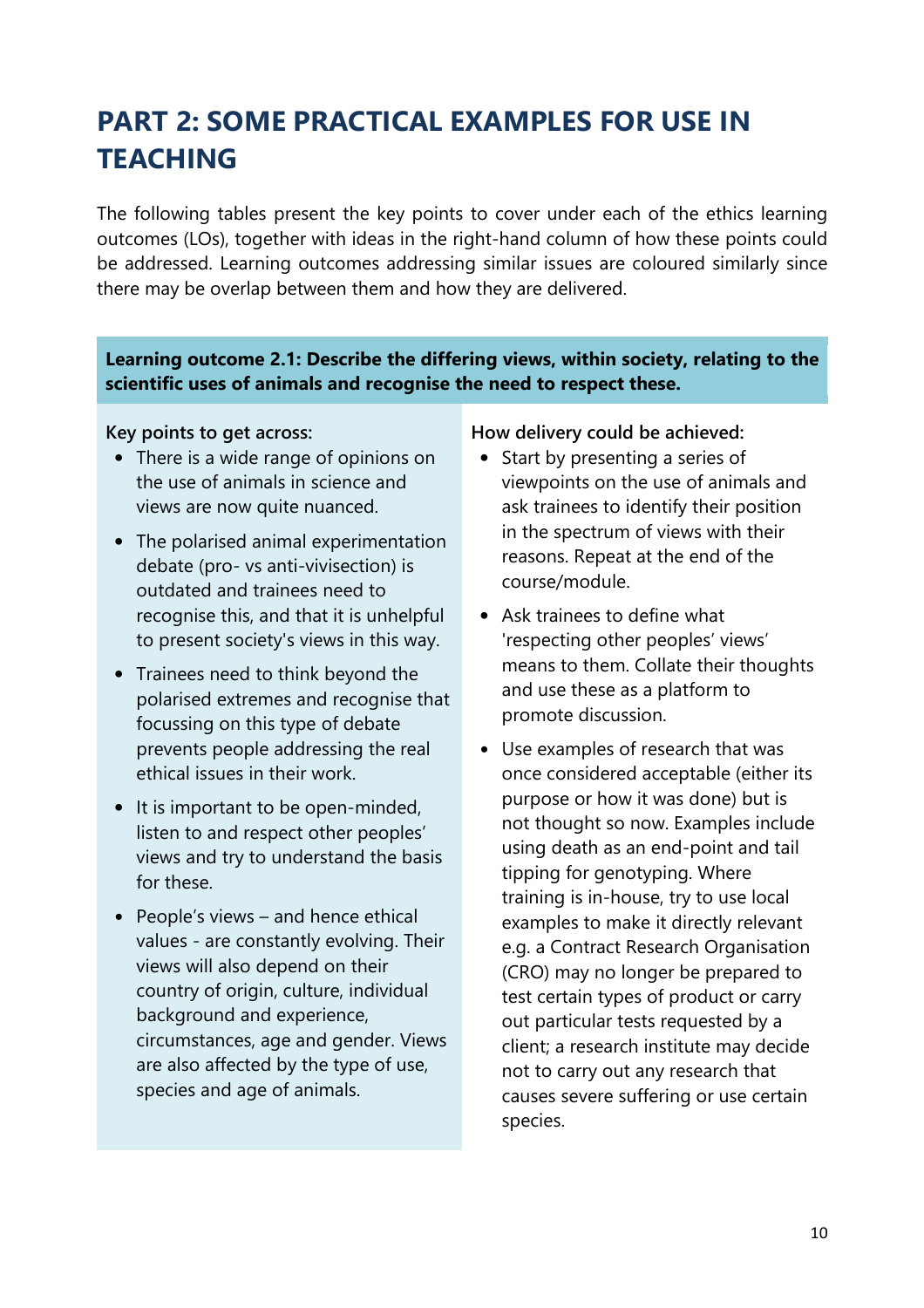**Learning outcome 2.2: Describe the responsibility of humans when working with research animals and recognise the importance of having a respectful and humane attitude towards working with animals in research.**

### **Key points to get across:**

- This LO links to module 1 on national legislation, so it is helpful to refer to details of the legislation to re-enforce the responsibility message.
- Everyone coming into contact with animals has a responsibility to treat them with respect and consideration, minimise use and suffering and raise issues of concern so that safeguards can be implemented or maintained. Good welfare and thoughtful use of animals in experiments is essential for good science.
- The use of animals is a privilege not a right. The ASPA sets minimum standards for deciding whether and how animals are used (see module 1: national legislation), but trainees have a responsibility to try to improve on these: i.e. to implement the *spirit* of the ASPA not just the letter of the law.
- PIL standard conditions set out the specific responsibilities of personal licensees for the welfare of the animals they perform procedures on.

- Ask trainees to describe their impression of a day in the life of lab animals and of the impact on animals of a procedure they have seen used. Then discuss within the class whether they have accurately represented the harms/welfare issues, including lifelong harms, or underplayed these.
- Introduce a discussion on transparency and reporting and ask trainees under what circumstances they would feel able to raise concerns about a colleague.
- Introduce concept of professionalism and integrity in research and ask trainees to discuss their thoughts on appropriate professional behaviours with regard to both animals and people.
- Ask trainees to read the PIL standard conditions and identify any that they think are *not* relevant to their area of work.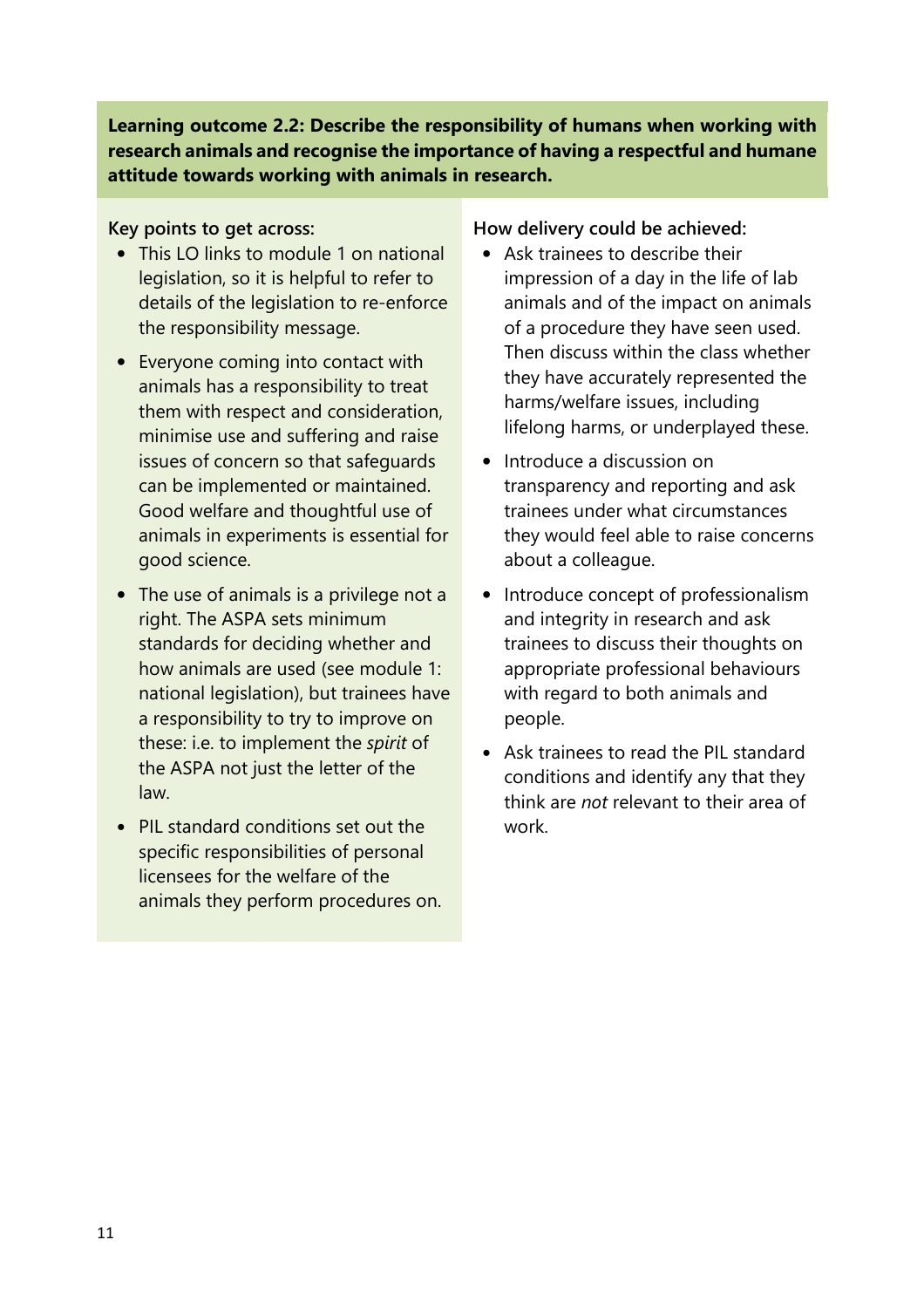**Learning outcome 2.3: Identify ethical and animal welfare issues in their own work and be aware and able to reflect on the consequences of their own actions.**

### **Key points to get across:**

- Ethics encompasses not only *how* an animal is used, but also *whether* an animal is used i.e. the justification for the research. Too often ethics is interpreted only in terms of animal welfare and application of the 3Rs. Both of these issues are important as they concern the reduction of animal suffering and are thus a factor in ethical decision-making. However, ethics encompasses a much wider set of considerations about what it is iustified to do to animals in the name of science.
- Application of the 3Rs to reduce animal use and suffering and enhance animal welfare must be considered throughout the lifetime of the animal up to and including euthanasia.
- The importance of constructive criticism (by and to themselves), of being able to challenge assumptions, and of thinking more broadly about the wider implications of their work for society at large.
- The sanctions that can be applied if PILs do not consider the consequences of their actions.
- Methods are updated and refined and what is considered acceptable changes over time. Use of "we've always done it this way" as an argument for maintaining unrefined and poor practice does not advance the quality and utility of science.

- Use examples (preferably local and targeted to the work trainees will be doing) to illustrate how to identify ethical issues, to start them thinking. Seek peer support from existing thoughtful licensees or AWERB members.
- Describe a surgical procedure (and potential harms) in a rat (e.g. an IV cannula with tether) without context and then for a range of research purposes. Ask whether the research context changes how the trainees feel about the harms caused to the animal.
- Provide a section of a project licence or grant proposal and ask trainees to identify the ethical issues within it.
- Ask trainees to give an example of (i) an ethical and (ii) a welfare issue. Review their suggestions, making sure they recognise that ethics is not just about welfare, and discuss.
- Show how to design a procedure that is appropriate to the experimental aims and causes the least harm to the animals and visit the facility to illustrate this; use simple examples of common procedures that people can relate to when putting experiments together.
- Ask them to think through:
	- o What questions would I ask of my study before I start?
	- o What questions should I ask at the end?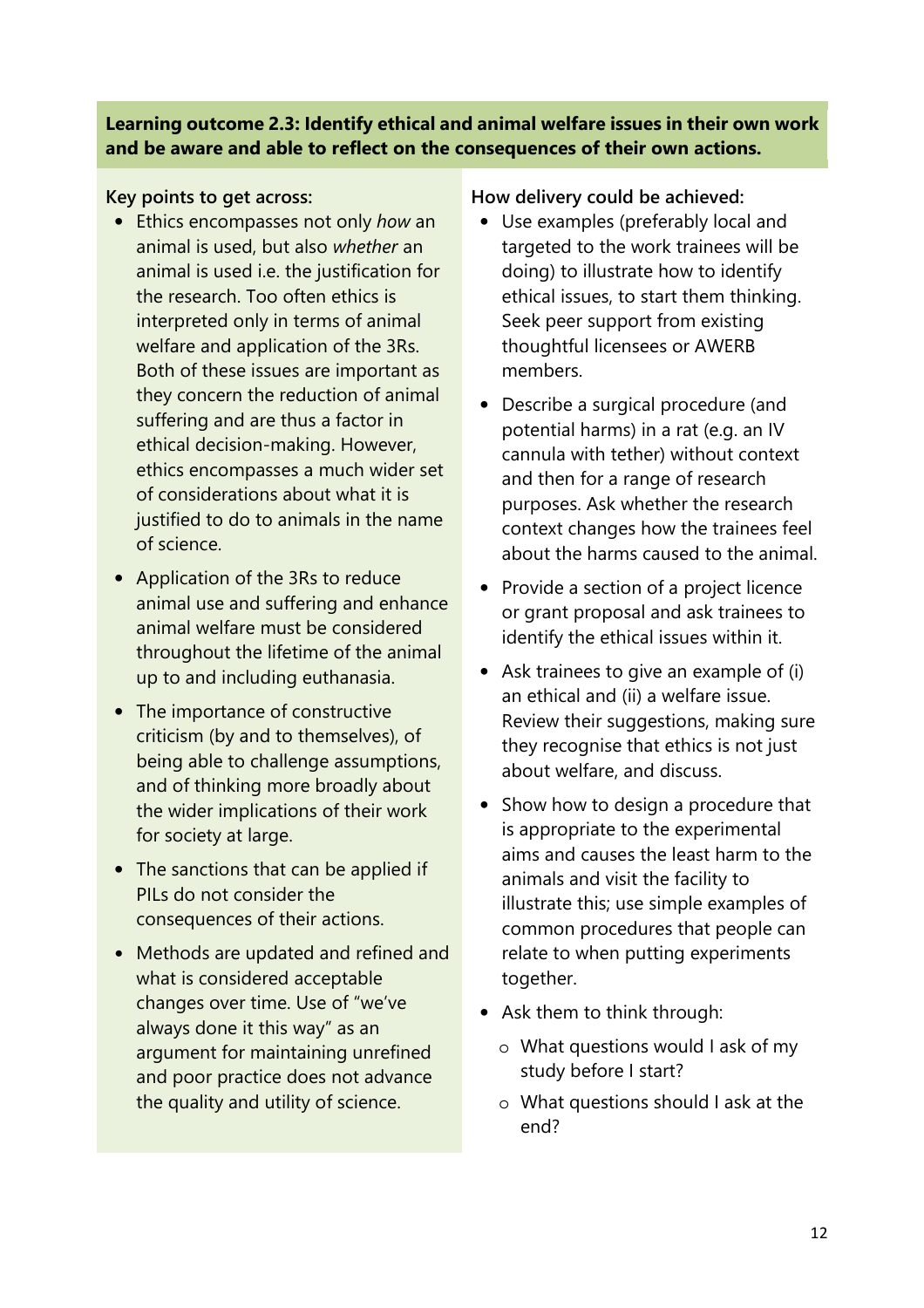- o How would I describe the benefits of the work and how/why do they outweigh the harms?
- o How would I justify my work to myself and my colleagues, the Home Office Inspector, or a stranger?
- Use discussion topics to consider the ethical issues around animal use for studies/procedures such as:
	- o research into diseases caused / worsened by human behaviour e.g. pollution from vehicles and the effects this has on COPD; safety assessment of vaping; effects of night club noise on hearing; drug addiction studies;
	- o development of brain organoids and their implantation into animals;
	- o treating or triaging patients based on survival predictions (casualty, emergency situations, humanitarian aid);
	- o cloning of agricultural or competition animals;
	- o long term housing of animals; removal of enrichment for an experimental purpose.
- Provide an example of why a project was turned down.
- Turn trainees into an AWERB getting them to role-play different categories of staff with an example project licence to review.
- Use a dilemma website tool or ethical reasoning tool.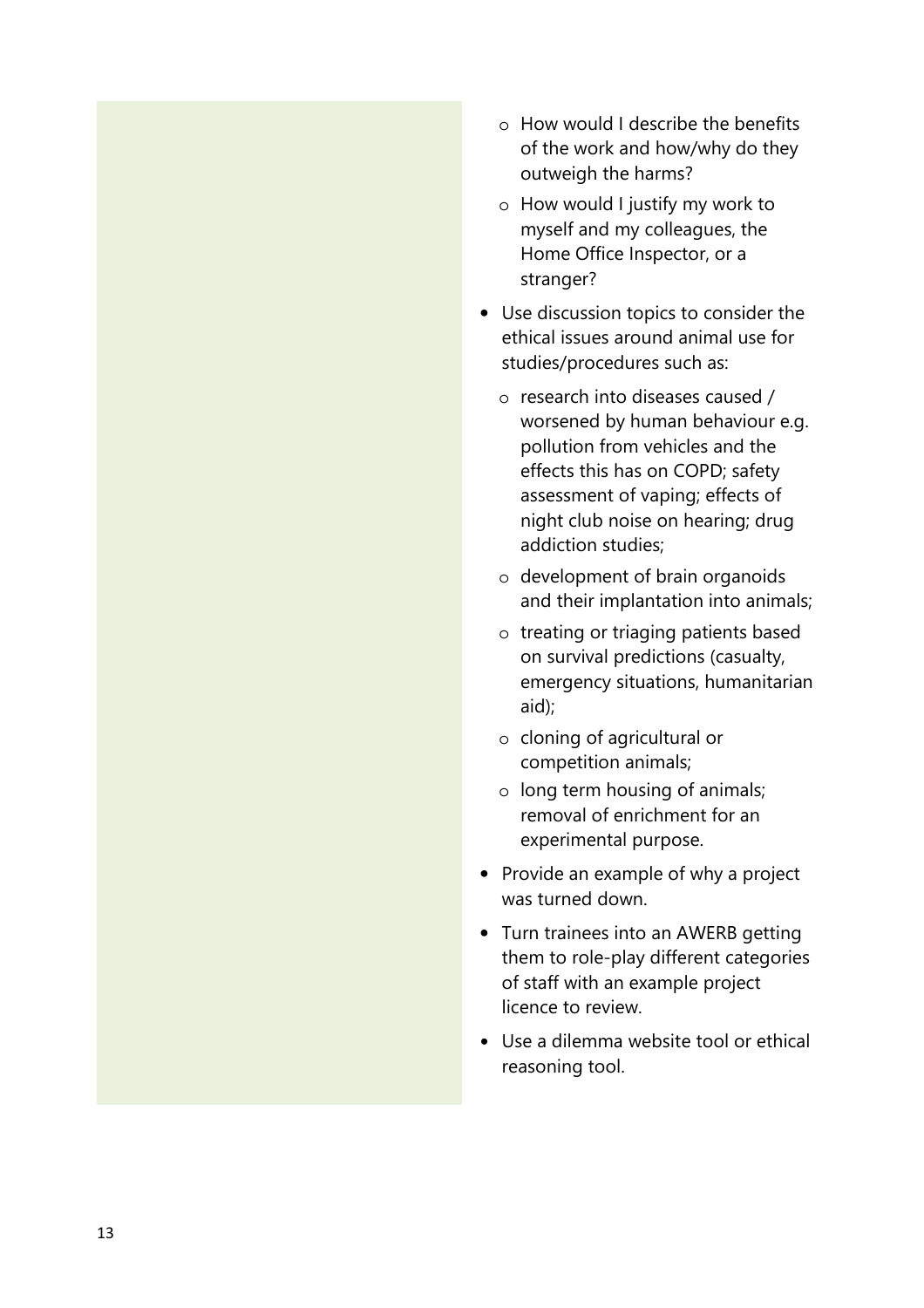**Learning outcome 2.4: Recognise that compliance with ethical principles may contribute to the long-term trust and acceptance in scientific research from the general public.**

### **Key points to get across:**

- Scientific research uses public money and is done 'for public benefit'. Therefore, information should be available to the public on what is done.
- Openness and transparency contribute to ensuring public trust and *conditional* acceptance of animal use. Explain the role and content of the non-technical summary (NTS) and the Concordat on Openness in this respect <sup>[18, 19]</sup>.
- Accurate information is critical to informing opinion. A decision based on inadequate information on all the relevant factors is a prejudiced decision, not an ethical one.
- It is obviously acceptable to hold differing views, but opinions need to be based on correct facts, not rhetoric (from *any* source) and it is essential to be able to recognise and acknowledge the difference.
- Everyone can have their own beliefs, but all must work within the ethical framework of the ASPA.

- Use good and poor examples from the NTS as discussion points.
- $\bullet$  Use recent Mori poll information  $[9]$  discuss the questions and responses and how trainees would have responded.
- As a thought-starter, ask trainees what would make them trust people working in a different field such as climate change or human cloning. What expectations would they have? Then relate this back to their own field and ethical values.
- Provide links to the Concordat on Openness and discuss what could be done to deliver it. Ask trainees what their own establishments do about openness and suggest they find out if they do not already know.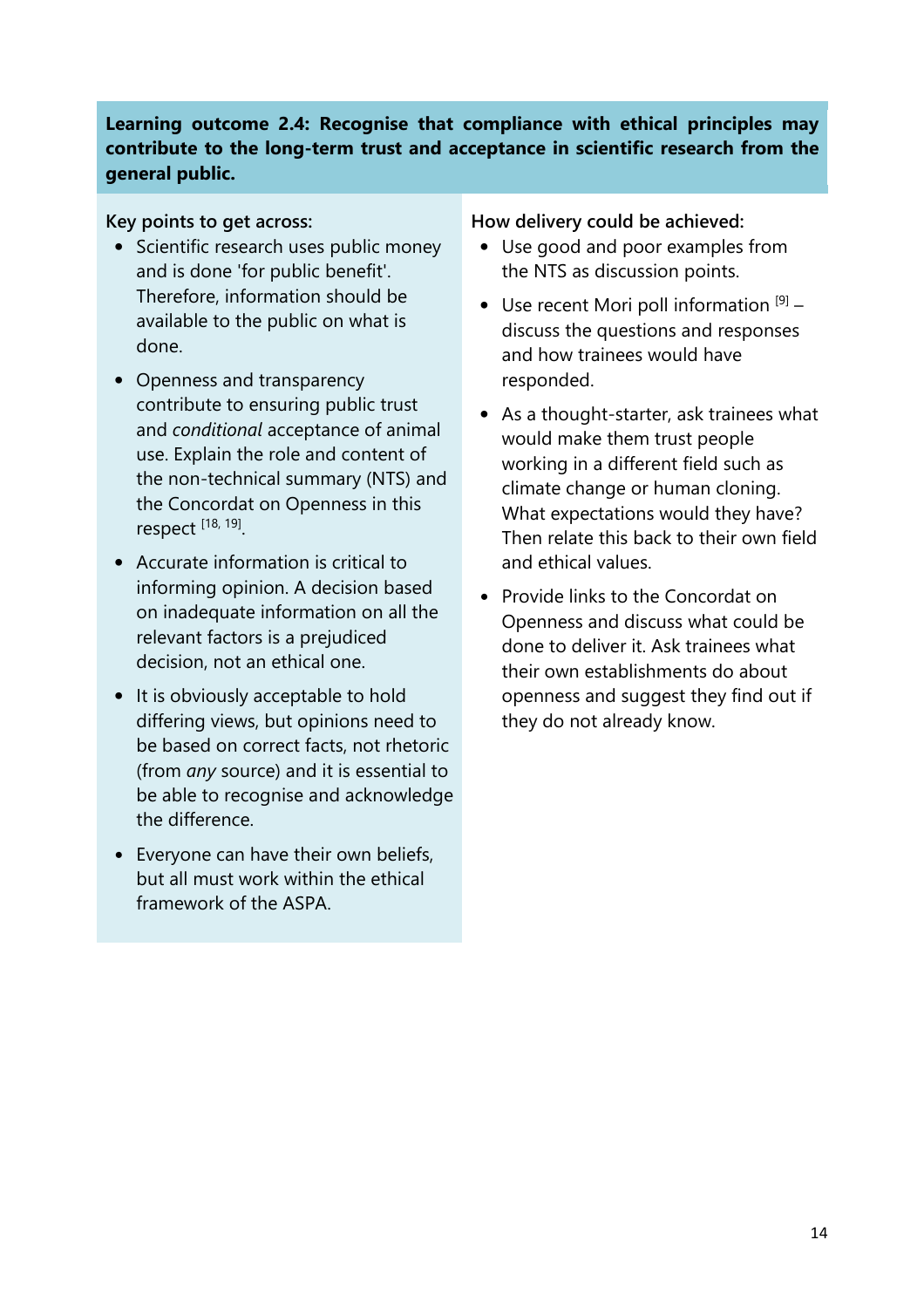### **Learning outcome 2.12: Describe the need for a culture of care and the individual's role in contributing to this.**

### **Key points to get across:**

- All establishments must have a culture of care and trainees have a responsibility to find out about the elements of this.
- The definition and expectations of a culture of care and what this looks like in practice, emphasising it is for people (treating them thoughtfully and with consideration and respect) as well as for animals.
- The culture of care should define the local standards expected but, as individuals, trainees should always look for ways to improve current practice. They should lead by example and be aware of the effect their behaviour has on others around them.

### **How delivery could be achieved:**

- The definition of a culture of care can be found in the RSPCA/LASA Guiding Principles on good practice for AWERBs [20] so this section of the document could be provided as a handout and talked through. The Norecopa International Culture of Care website [13] also has excellent information on the key factors which foster a culture of care with details of how this can be developed and promoted.
- Ask trainees to think about what the term means to them and what they think are the key components for their research group.
- Some trainers teach this later in the course bringing in the named people, AWERB members or project licensees to talk about their own role, expectations and experiences.

**Learning outcome 2.13: Describe relevant sources of information relating to ethics, animal welfare and the implementation of the Three Rs.**

### **Key points to get across:**

• This LO is relevant to all other LOs and all modules.

- Provide a handout with up to date references and links to useful websites.
- Provide information on the roles of all the named persons and the Home Office Liaison Contact (HOLC) and advise trainees to find out who they are.
- Advise trainees to sign up to key newsletters and to stay up to date.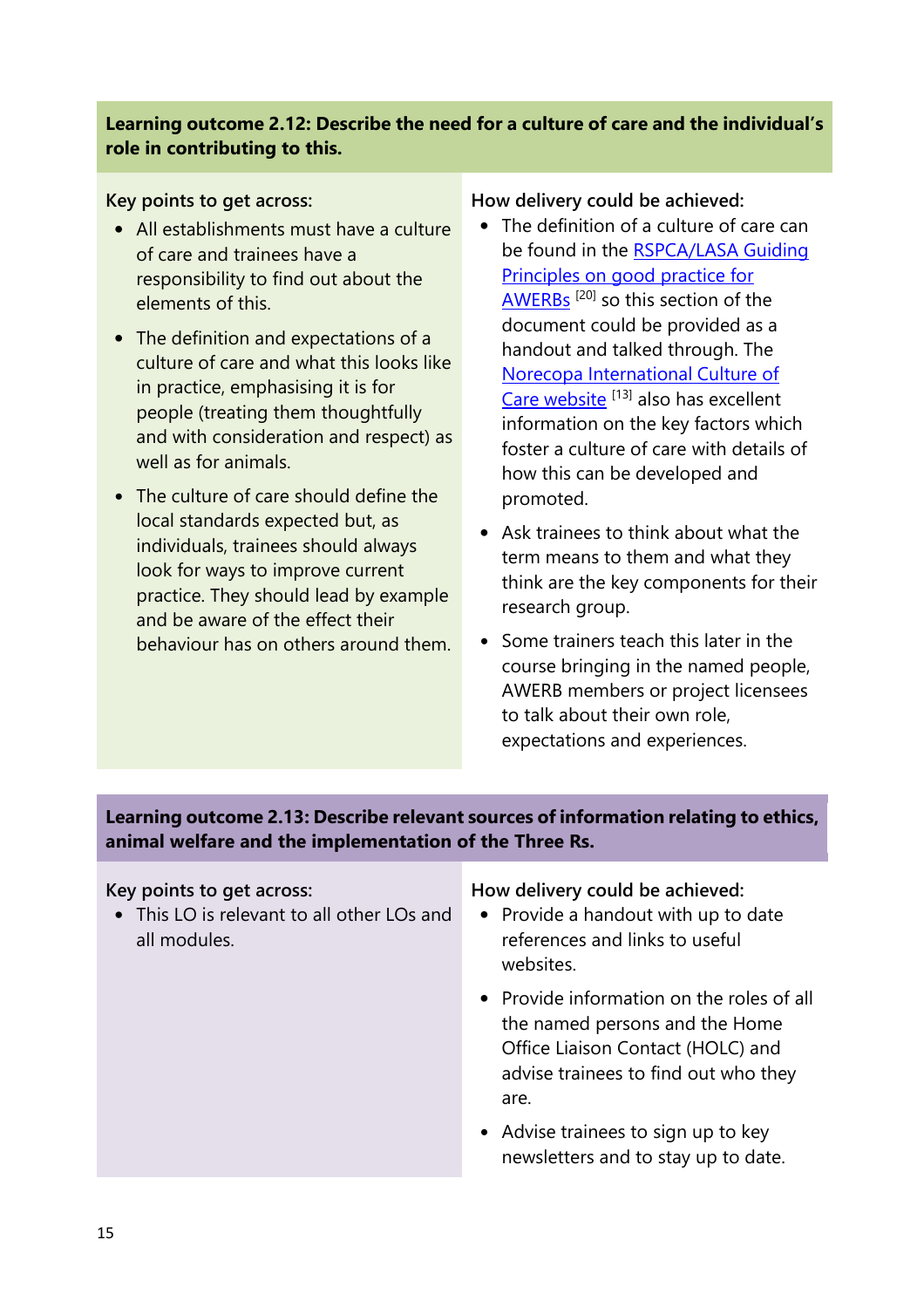# **Appendix 1: EU Module 2: Ethics, animal welfare and the Three Rs (level 1) [Core]**

This module provides guidance and information to enable individuals working with animals to identify, understand and respond appropriately, to the ethical and welfare issues raised by the use of animals in scientific procedures generally and, where appropriate, within their own programme of work. It provides information to enable individuals to understand and to apply the basic principles of the Three Rs.

### **Learning Outcomes Trainees should be able to:**

- 2.1. Describe the differing views, within society, relating to the scientific uses of animals and recognise the need to respect these.
- 2.2. Describe the responsibility of humans when working with research animals and recognise the importance of having a respectful and humane attitude towards working with animals in research.
- 2.3. Identify ethical and animal welfare issues in their own work and be aware and able to reflect on the consequences of their own actions.
- 2.4. Recognise that compliance with ethical principles may contribute to the long-term trust and acceptance in scientific research from the general public.
- 2.5. Describe how the law is based on an ethical framework which requires 1) weighing the harms and benefits of projects (the harm/benefit assessment) 2) applying the Three Rs to minimise the harm, maximise benefits and 3) promote good animal welfare practices.
- 2.6. Describe and discuss the importance of the Three Rs as a guiding principle in the use of animals in scientific procedures.
- 2.7. Explain the Five Freedoms and how these apply to laboratory species
- 2.8. Describe the concept of harms to animals including avoidable and unavoidable suffering, direct, contingent and cumulative suffering
- 2.9. Describe the severity classification system, and give examples of each category. Describe cumulative severity and the effect this may have on the severity classification.
- 2.10. Describe the regulations regarding re-use of animals.
- 2.11. Describe the importance of good animal welfare including its effect on scientific outcomes as well as for societal and moral reasons.
- 2.12. Describe the need for a culture of care and the individual's role in contributing to this.
- 2.13. Describe relevant sources of information relating to ethics, animal welfare and the implementation of the Three Rs.
- 2.14. Be aware of different search tools (e.g. EURL ECVAM Search Guide) and methods of search (e.g. <u>systematic reviews [21], meta analysis</u> [22]).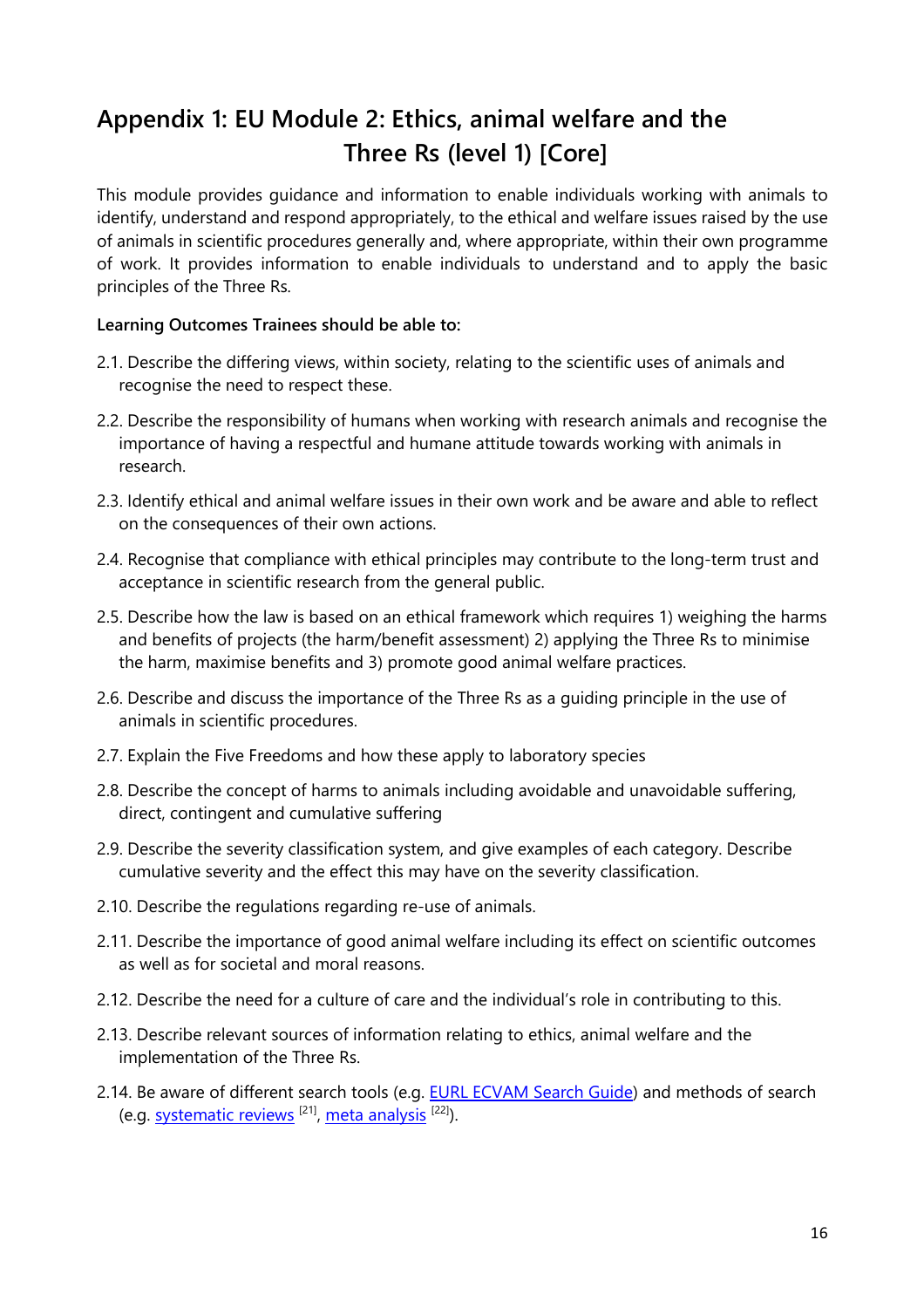# **Appendix 2: Ethics and the AWERB**

Ethics is integral to the functions and tasks of the AWERB as would be expected by its title. Ethics is specifically mentioned in two of the four key AWERB functions, including with respect to training i.e.:

- to provide a forum for discussion and *development of ethical advice* to the establishment licence holder on matters relating to animal welfare, care and use; and
- **to support named persons and other staff dealing with animals, on animal welfare,**  *ethical issues and provision of appropriate training*.

To meet the need for a forum for discussion, AWERBs could organise ethics related activities as suggested in both the 'Guiding Principles on good practice for Animal Welfare and Ethical Review Bodies' and the 'AWERB as a Forum for Discussion' documents [17, 20]. For example:

- considering whether an establishment wants to rule out certain types of work, or use of certain species or techniques; or how it deals with severe procedures;
- organising informal lunchtime discussions enabling people to bring novel ideas or consider controversial issues, or discuss their own work and its ethical implications;
- recruiting (to the above) someone from a related but different field to compare viewpoints e.g. a zoologist vs a lab animal viewpoint;
- appointing 'ethics champions' who can raise difficult underlying ethical questions;
- considering the emotional wellbeing of staff involved in killing animals;
- for people who have worked abroad, discuss what they are permitted to do in their country and whether and how this differs from the UK.

Making such discussions widely open to staff encourages them to understand and be more aware of ethical issues and consider the implications for their own work, so contributing to the culture of care. It also has the additional advantage of exposing AWERB members themselves to ethical discussions since many will probably not have had any ethics training unless they have attended the relevant modules.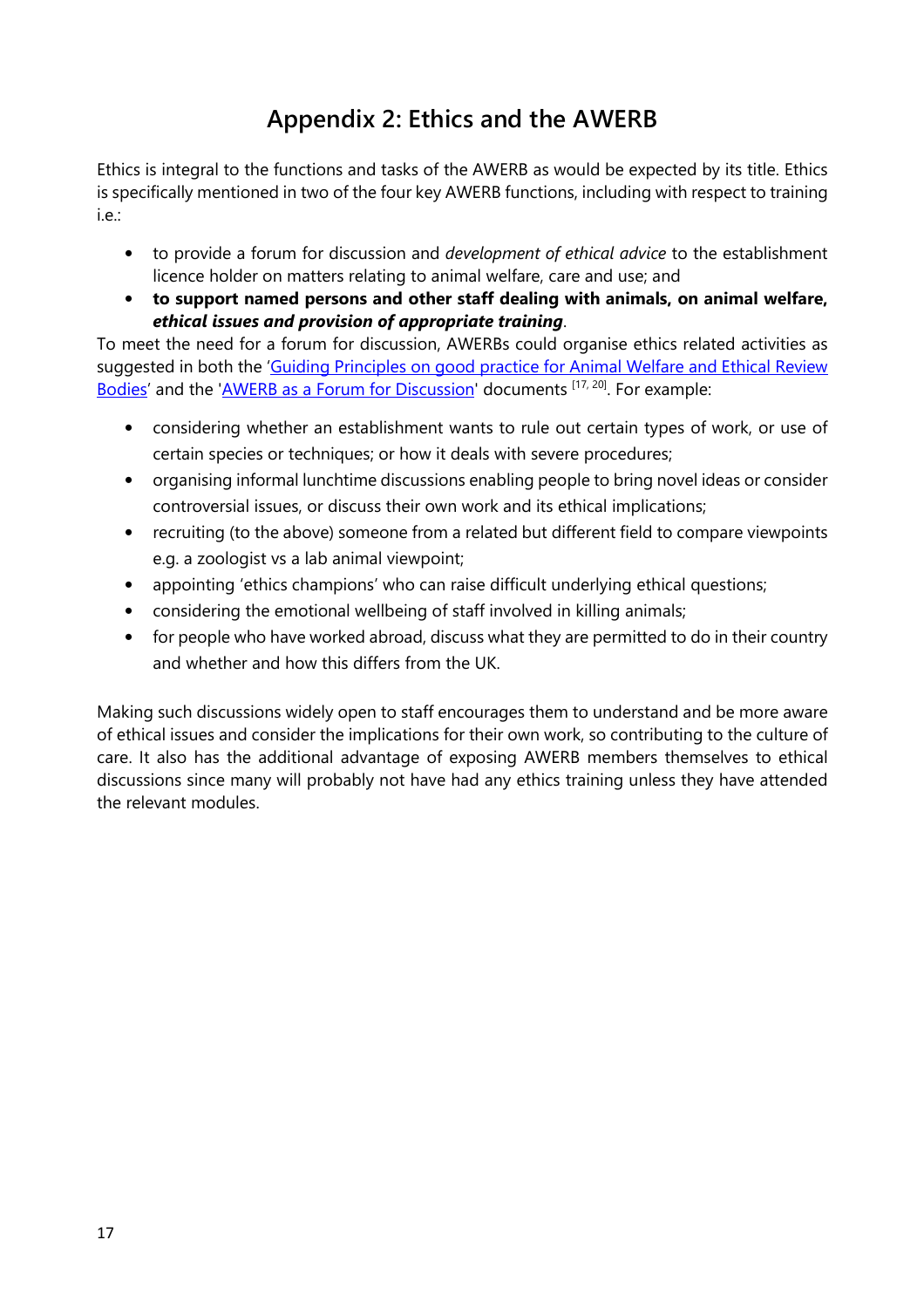# **Suggested background reading and resources**

### **Bioethics**

- Nuffield Council on Bioethics animal research web page: nuffieldbioethics.org/topics/animals-food-and-environment/animal-research
- Susan Gilbert, Gregory E. Kaebnick, and Thomas H. Murray, eds., *Animal Research Ethics: Evolving Views and Practices, Hastings Center Special Report* 42, no. 6 (2012): S1–S40. animalresearch.thehastingscenter.org/special-report/
- RC Simmons et al. (2018) *Bioethics and Animal Use in Programs of Research, Teaching, and Testing*. Boca Raton (FL): CRC Press/Taylor & Francis. pubmed.ncbi.nlm.nih.gov/29787201/
- Kraus, A. Lanny, and Renquist, David, eds. (2000) *Bioethics and the Use of Laboratory Animals: Ethics in Theory and Practice.* ACLAM. aclam.org/media/d9ecd55d-5edc-4fce-b0a4- 9ad6e7705da0/P-RsCw/ACLAM/Publications/Bioethics\_Kraus.pdf

### **AWERBs and ethical review**

- *RSPCA/LASA Guiding principles on good practice for AWERBs:* lasa.co.uk/PDF/AWERB\_Guiding\_Principles\_2015\_final.pdf
- *RSPCA Lay Members' Resource Book*, Appendix A: What is Ethics: tinyurl.com/RSPCALMRB
- RSPCA/LASA/LAVA/IAT meeting report: *Putting Ethics into the AWERB*: tinyurl.com/AWERB-UK2017 • *RSPCA Ethical Review webpages*.
- science.rspca.org.uk/sciencegroup/researchanimals/ethicalreview
- Röcklinsberg H, Gamborg C, Gjerris M. (2014) A case for integrity: gains from including more than animal welfare in animal ethics committee deliberations. *Laboratory Animals* 48(1):61- 71. doi: 10.1177/0023677213514220

# **References**

- 1. European Commission (2013) *A working document on the development of a common education and training framework to fulfil the requirements under the Directive.*  ec.europa.eu/environment/chemicals/lab\_animals/pdf/guidance/education\_training/en.pdf
- 2. World Medical Association (2013) *Declaration of Helsinki*. wma.net/what-we-do/medicalethics/declaration-of-helsinki/
- 3. Royal College of Veterinary Surgeons *UK Code of Conduct for Veterinary Surgeons*. rcvs.org.uk/setting-standards/advice-and-guidance/code-of-professional-conduct-forveterinary-surgeons/
- 4. NC3Rs/BBSRC/Defra/MRC/NERC/Royal Society/Wellcome Trust (2019) *Responsibility in the use of animals in bioscience research: expectations of the major research councils and charitable funding bodies, 3rd edition.* London: NC3Rs. nc3rs.org.uk/responsibility-useanimals-bioscience-research
- 5. S Jarvis, JEL Day, B Reed (undated) Ethical guidelines for research in animal science (for publication in *Animal*) animal-journal.eu/instructions-and-policies/
- 6. Boyd KM, Higgs R, Pinching AJ (eds) (1997) A new dictionary of medical ethics. BMJ Publishing group: London.
- 7. Home Office (2012) Animals (Scientific Procedures) Act 1986 (ASPA). gov.uk/government/publications/consolidated-version-of-aspa-1986